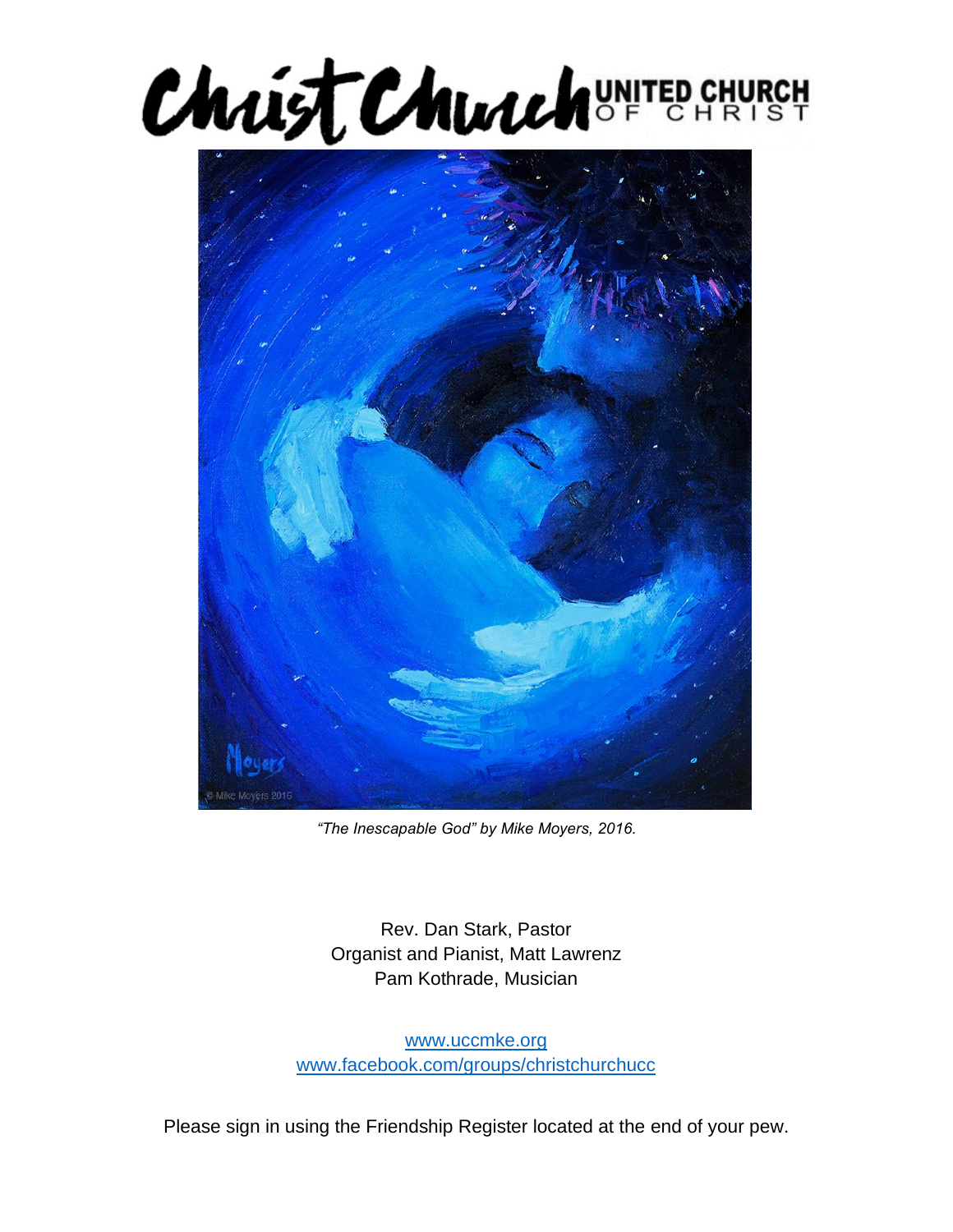# **August 1st , 2021**

On this tenth Sunday after Pentecost, we conclude our summer series *For the Bible Tells Me So.* For the past ten weeks we have explored sayings that many people think are in the Bible. This weekend we finish our series with the phrase, "Jesus is my personal Lord and Savior." The Bible does not exactly say this, but it does give us a lot of glimpses into Jesus' character and personhood. Today we explore Matthew 16, where Jesus says, "Who do you say that I am?" This scripture will give us a glimpse into the personal walk so many of us have sought and heard about with Christ. Is it biblical, or something else?

**Prelude** *Prelude and Fugue in G Major Prelude J.S. Bach* 

#### **Words of Welcome**

**Opening Song** All Creatures of Our God and King Hymn 23 v1,2,5

**Litany of Praise and Prayer**  Colossians 1:15-16, Dave Bookless

Jesus, Lord of the Earth By you all things were created All creeping things, all flying things, All living things, all dying things, The highest hills, the deepest seas, The strongest gale, the slightest breeze, The blossom on a cherry tree, A spinning spider's artistry, The smell of dry earth after rain, Each cell within a human brain, Each fallen leaf, each towering pine, Reveals your intricate design. **Creator Lord, we stand amazed, And for your earth, we give you praise.** Jesus, Lord of the Earth For you all things were created The smoothest pebble on the shore, Detritus on the forest floor, The undiscovered depths of space, The wrinkles on a baby's face; Each sparrow and each human hair Is numbered and is in your care, All iron and oil and diamonds too, Whilst used by us, belong to you, Forgive us Lord, for we forget, All things are yours, and yet, **Provider Lord, we stand amazed, And with your earth, we give you praise.** Jesus, Lord of the Earth In you all things now hold together All of earth's greatest mysteries,

 And all our personal histories, Each planet and each grain of sand, You hold them in your nail-scarred hands, You feed the birds and clothe the flowers, You warm the soil and send the showers, You sound the rhythms of the earth, Of tides and seasons, death and birth, It is for you creation sings, The head, the centre of all things, **Sustainer Lord, we stand amazed, And with your earth, we give you praise.** Jesus, Lord of the earth In you all things are made new Lord God before all time began, Yet you became a Son of Man, You stepped into the world you made, A world once good, now spoilt, decayed, As Son of Man your death reversed The chaos of creation's curse, The earth itself quaked on that day, Released from bondage to decay, All things are reconciled to you, Creation's hope is born anew. **Redeemer Lord, we stand amazed And with your earth, we give you praise.** Jesus, Lord of the earth By you all things were created, For you all things were created, In you all things now hold together, In you all things are made new.

And all creation cries Amen!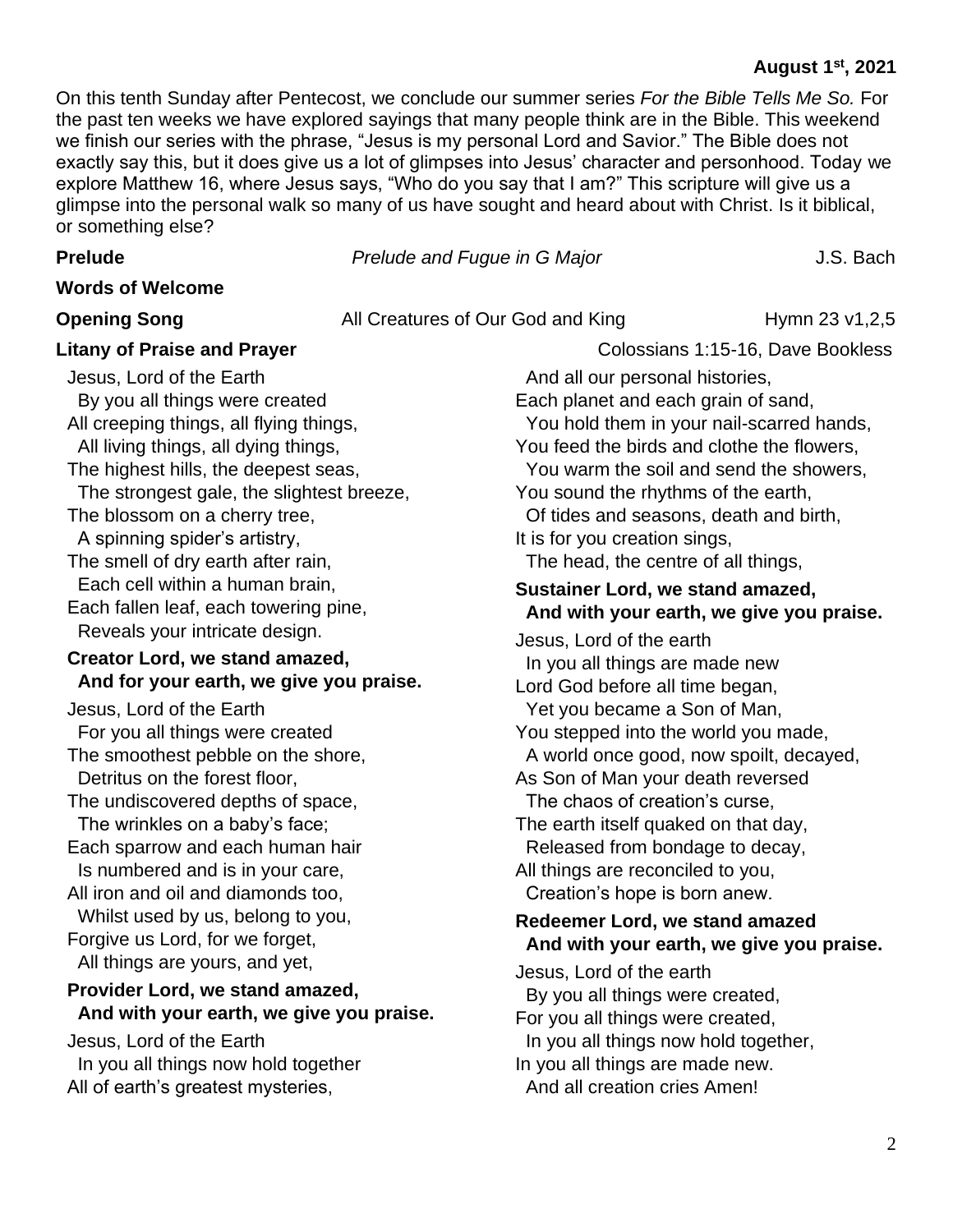# **Opening Prayer**

# **The Gloria**

**Glory to God, whose goodness shines on me, and to the Son, whose grace has pardoned me, and to the Spirit, whose love has set me free. As it was in the beginning, is now and ever shall be. Amen.**

**World without end, without end. Amen. World without end, without end. Amen World without end, without end. Amen. As it was in the beginning, is now and ever shall be. Amen.**

*Music and Words: Paul M. Vasile*

# **First Lesson [Job 38-39](https://www.biblegateway.com/passage/?search=Job+38-39&version=NRSV)**

Job confronts God about his plight and demands an answer to why God has allowed Job to suffer unjustly. Out of a whirlwind, God gives Job a litany of answers which point to God's character as the supreme creator of the universe.

Then the LORD answered Job out of the whirlwind: **<sup>2</sup>** "Who is this that darkens counsel by words without knowledge? **<sup>3</sup>** Gird up your loins like a man, I will question you, and you shall declare to me. **4** "Where were you when I laid the foundation of the earth? Tell me, if you have understanding. **<sup>5</sup>** Who determined its measurements—surely you know! Or who stretched the line upon it? **<sup>6</sup>** On what were its bases sunk, or who laid its cornerstone <sup>7</sup> when the morning stars sang together and all the heavenly beings shouted for joy? **<sup>8</sup>** "Or who shut in the sea with doors when it burst out from the womb?— **<sup>9</sup>** when I made the clouds its garment, and thick darkness its swaddling band, **<sup>10</sup>** and prescribed bounds for it, and set bars and doors, **<sup>11</sup>** and said, 'Thus far shall you come, and no farther, and here shall your proud waves be stopped'? **<sup>12</sup>** "Have you commanded the morning since your days began, and caused the dawn to know its place, **<sup>13</sup>** so that it might take hold of the skirts of the earth, and the wicked be shaken out of it? **<sup>14</sup>** It is changed like clay under the seal, and it is dyed like a garment. **<sup>15</sup>** Light is withheld from the wicked, and their uplifted arm is broken. **<sup>16</sup>** "Have you entered into the springs of the sea, or walked in the recesses of the deep? **<sup>17</sup>** Have the gates of death been revealed to you, or have you seen the gates of deep darkness? **<sup>18</sup>** Have you comprehended the expanse of the earth? Declare, if you know all this.

**<sup>19</sup>** "Where is the way to the dwelling of light, and where is the place of darkness, **<sup>20</sup>** that you may take it to its territory and that you may discern the paths to its home? **<sup>21</sup>** Surely you know, for you were born then, and the number of your days is great! **<sup>22</sup>** "Have you entered the storehouses of the snow, or have you seen the storehouses of the hail, **<sup>23</sup>** which I have reserved for the time of trouble, for the day of battle and war? **<sup>24</sup>** What is the way to the place where the light is distributed, or where the east wind is scattered upon the earth? **<sup>25</sup>** "Who has cut a channel for the torrents of rain, and a way for the thunderbolt, **<sup>26</sup>** to bring rain on a land where no one lives, on the desert, which is empty of human life, **<sup>27</sup>** to satisfy the waste and desolate land, and to make the ground put forth grass?

**<sup>28</sup>** "Has the rain a father, or who has begotten the drops of dew? **<sup>29</sup>** From whose womb did the ice come forth, and who has given birth to the hoarfrost of heaven? **<sup>30</sup>** The waters become hard like stone, and the face of the deep is frozen. **<sup>31</sup>** "Can you bind the chains of the Pleiades, or loose the cords of Orion? **<sup>32</sup>** Can you lead forth the Mazzaroth in their season, or can you guide the Bear with its children? **<sup>33</sup>** Do you know the ordinances of the heavens? Can you establish their rule on the earth? **<sup>34</sup>** "Can you lift up your voice to the clouds, so that a flood of waters may cover you?**<sup>35</sup>** Can you send forth lightnings, so that they may go and say to you, 'Here we are'? **<sup>36</sup>** Who has put wisdom in the inward parts, or given understanding to the mind? **<sup>37</sup>** Who has the wisdom to number the clouds? Or who can tilt the waterskins of the heavens, **<sup>38</sup>** when the dust runs into a mass and the clods cling together? **<sup>39</sup>** "Can you hunt the prey for the lion, or satisfy the appetite of the young lions, **<sup>40</sup>** when they crouch in their dens, or lie in wait in their covert? **<sup>41</sup>** Who provides for the raven its prey, when its young ones cry to God, and wander about for lack of food?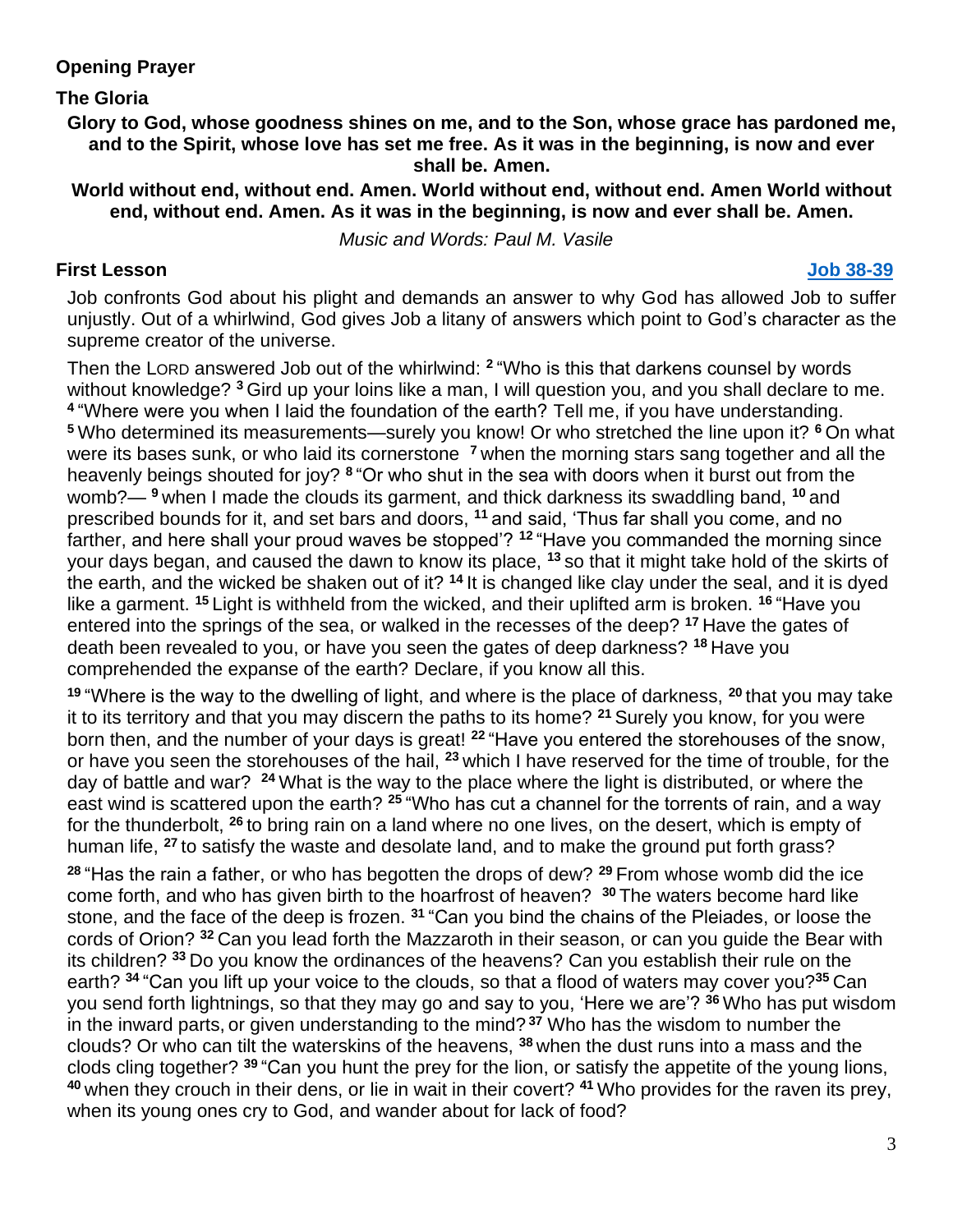**39** "Do you know when the mountain goats give birth? Do you observe the calving of the deer? **<sup>2</sup>** Can you number the months that they fulfill, and do you know the time when they give birth, **<sup>3</sup>** when they crouch to give birth to their offspring, and are delivered of their young? **<sup>4</sup>** Their young ones become strong, they grow up in the open; they go forth, and do not return to them. **<sup>5</sup>** "Who has let the wild ass go free? Who has loosed the bonds of the swift ass, **<sup>6</sup>** to which I have given the steppe for its home, the salt land for its dwelling place? **<sup>7</sup>** It scorns the tumult of the city; it does not hear the shouts of the driver. <sup>8</sup> It ranges the mountains as its pasture, and it searches after every green thing. **9** "Is the wild ox willing to serve you? Will it spend the night at your crib? **<sup>10</sup>** Can you tie it in the furrow with ropes, or will it harrow the valleys after you? **<sup>11</sup>** Will you depend on it because its strength is great, and will you hand over your labor to it? **<sup>12</sup>** Do you have faith in it that it will return, and bring your grain to your threshing floor? **<sup>13</sup>** "The ostrich's wings flap wildly, though its pinions lack plumage. **<sup>14</sup>** For it leaves its eggs to the earth, and lets them be warmed on the ground, **<sup>15</sup>** forgetting that a foot may crush them, and that a wild animal may trample them. **<sup>16</sup>** It deals cruelly with its young, as if they were not its own; though its labor should be in vain, yet it has no fear; **<sup>17</sup>** because God has made it forget wisdom, and given it no share in understanding.**<sup>18</sup>** When it spreads its plumes aloft, it laughs at the horse and its rider.

**<sup>19</sup>** "Do you give the horse its might? Do you clothe its neck with mane? **<sup>20</sup>** Do you make it leap like the locust? Its majestic snorting is terrible. **<sup>21</sup>** It paws violently, exults mightily; it goes out to meet the weapons. **<sup>22</sup>** It laughs at fear, and is not dismayed; it does not turn back from the sword. **<sup>23</sup>** Upon it rattle the quiver, the flashing spear, and the javelin. **<sup>24</sup>** With fierceness and rage it swallows the ground; it cannot stand still at the sound of the trumpet. **<sup>25</sup>** When the trumpet sounds, it says 'Aha!' From a distance it smells the battle, the thunder of the captains, and the shouting. **<sup>26</sup>** "Is it by your wisdom that the hawk soars, and spreads its wings toward the south? **<sup>27</sup>** Is it at your command that the eagle mounts up and makes its nest on high? **<sup>28</sup>** It lives on the rock and makes its home in the fastness of the rocky crag. **<sup>29</sup>** From there it spies the prey; its eyes see it from far away. **<sup>30</sup>** Its young ones suck up blood; and where the slain are, there it is."

**Melt me mold me, Fill me use me**

**Spirit of the Living God, Fall afresh on me**

### **New Testament [Matthew 16:13-20](https://www.biblegateway.com/passage/?search=Matthew+16%3A13-20&version=NRSV)**

Now when Jesus came into the district of Caesarea Philippi, he asked his disciples, "Who do people say that the Son of Man is?" **<sup>14</sup>** And they said, "Some say John the Baptist, but others Elijah, and still others Jeremiah or one of the prophets." **<sup>15</sup>** He said to them, "But who do you say that I am?" **<sup>16</sup>** Simon Peter answered, "You are the Messiah, the Son of the living God." **<sup>17</sup>** And Jesus answered him, "Blessed are you, Simon son of Jonah! For flesh and blood has not revealed this to you, but my Father in heaven. **<sup>18</sup>** And I tell you, you are Peter, and on this rock I will build my church, and the gates of Hades will not prevail against it. **<sup>19</sup>** I will give you the keys of the kingdom of heaven, and whatever you bind on earth will be bound in heaven, and whatever you loose on earth will be loosed in heaven." **<sup>20</sup>** Then he sternly ordered the disciples not to tell anyone that he was the Messiah.

| <b>Sermon</b>                                                                                                    | Jesus is My Personal Lord and Savior?                                                       | <b>Rev. Daniel Stark</b> |
|------------------------------------------------------------------------------------------------------------------|---------------------------------------------------------------------------------------------|--------------------------|
| <b>Sermon Response</b>                                                                                           | Be Still, My Soul                                                                           | Hymn $451$               |
| <b>Prayers of the People</b>                                                                                     |                                                                                             |                          |
| wounds. Ps. 147:3                                                                                                | Hear Our Prayers, O GodFor health & healing: God heals the brokenhearted and binds up their |                          |
| <b>Prayer Song</b><br>Spirit of the Living God, Fall afresh on me<br>Spirit of the Living God, Fall afresh on me | Spirit of the Living God                                                                    | <b>Hymn 492</b>          |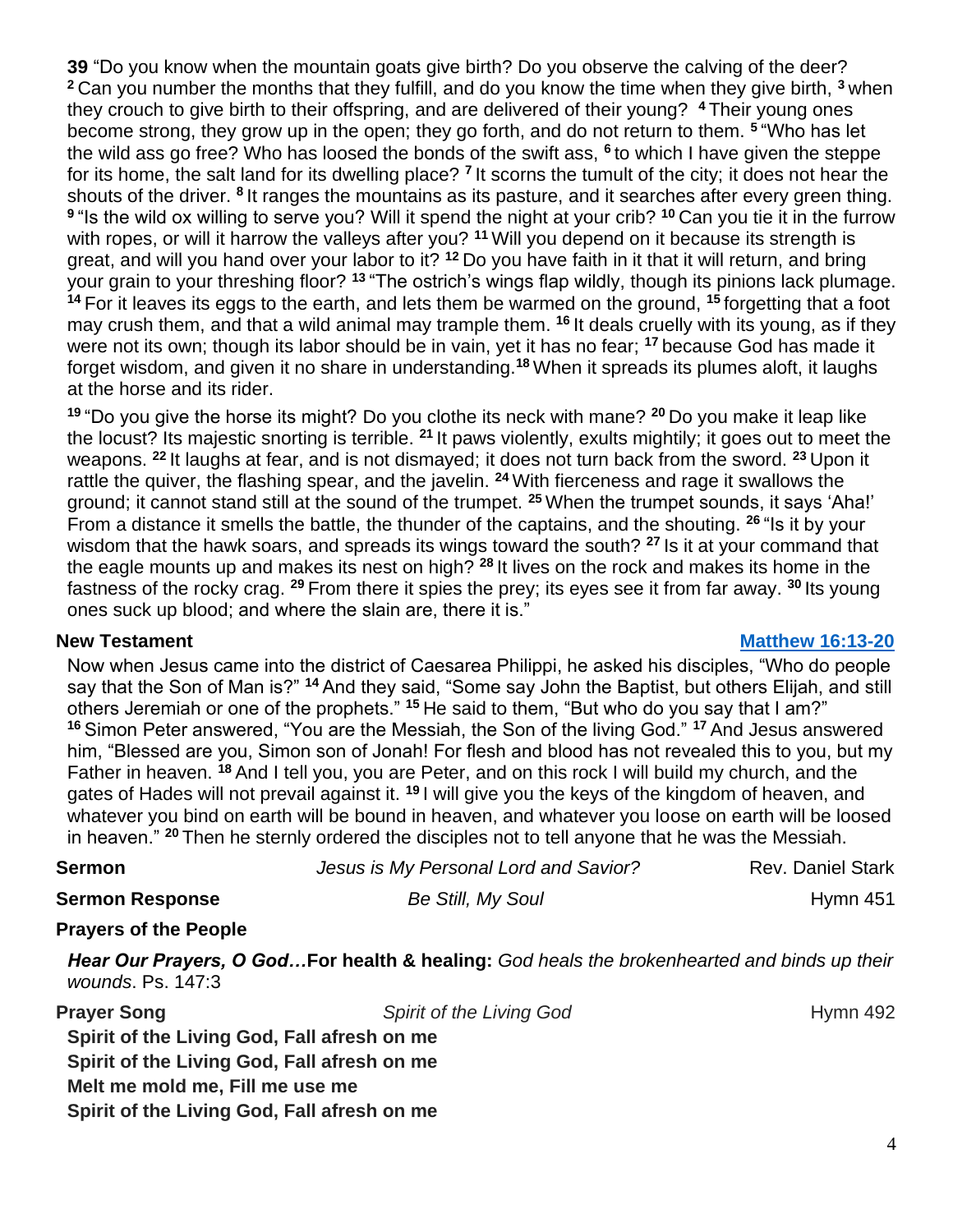# **The Lord's Prayer**

**Our Father, who art in heaven, hallowed be thy name. Thy Kingdom come, thy will be done, on earth as it is in heaven. Give us this day our daily bread. And forgive us our debts, as we forgive our debtors. And lead us not into temptation but deliver us from evil. For thine is the kingdom, the power, and the glory forever. Amen.** 

**Call to Offering** 

**Doxology** 

**Praise God from whom all blessings flow, Praise God all creatures here below Praise God above ye heavenly host, Praise Father, Son, and Holy Ghost.**

**A-men.**

**Prayer of Dedication**

# **Prayer of Confession**

**You hold nothing back from us, Amazing God, yet we are determined to cling to what we have accumulated. We spend so much time eating out, we cannot feel the deep ache our hunger for you causes. You invite us to set aside our old ways, and walk with you, but unknown paths fill us with fear.**

**Have mercy on us, Bread of Heaven. We come to the Table of grace and hope, not for our personal satisfaction, but for the joy of recognizing the One who calls us to new life, and for the grace to share this joy with everyone we meet. This we pray in the name of our Lord and Savior, Jesus Christ.**

### **Assurance of Pardon**

Do not be afraid. More than anything else, God would rather turn fetid swamps into pools of crystal clear water; bonds of sin into cords of compassion; sinners into servants.

# **God loves us. God forgives us. God lifts us to new life. Thanks be to God. Amen.**

# **Communion**

**Invitation to Communion**

### **The Great Thanksgiving**

God is with you

### **And also with you.**

Open your hearts.

# **We open our hearts to God.**

Let us give thanks to God.

### **In joy we give our thanks and praise!**

And so, with your people on Earth and all the company of Heaven, we praise your name in this unending hymn:

**Holy, holy, holy Lord, God of power and might, heaven and earth are filled with Your glory: Hosanna in the highest. Blessed is the one who comes in the name of the Lord; Hosanna in the highest, Hosanna in the highest!** 

**The Story**

**Sharing of the Bread and Cup**

**Sending Song** *O God, Our Help in Ages Past* Hymn 84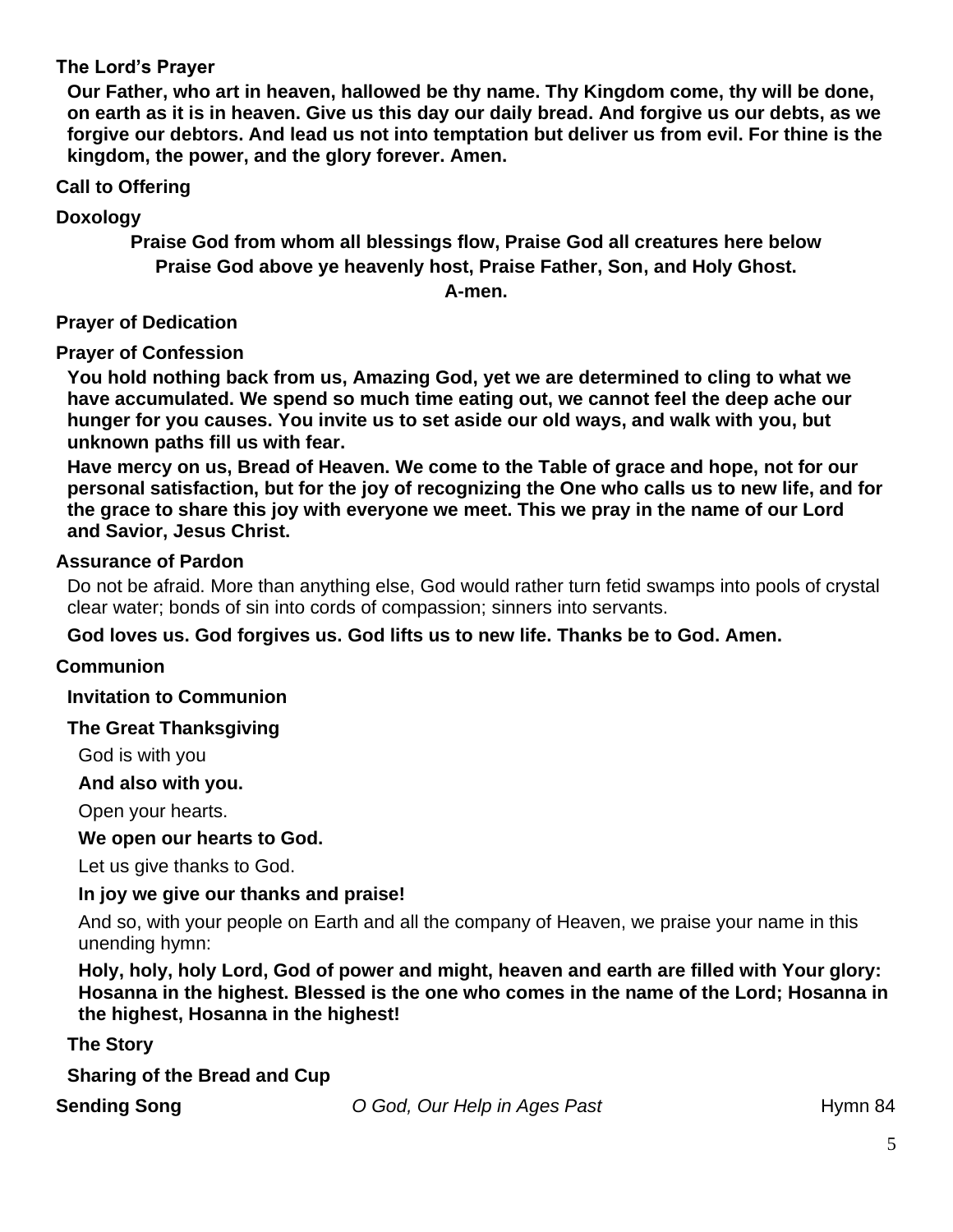# **Sending**

One: Jesus loves me yes I know,

**All: for the Bible tells me so.**

One: Little ones to him belong,

# **All: they are weak but he is strong,**

One: Yes, Jesus loves me, yes, Jesus loves me,

# **All: yes, Jesus loves me…**

One: …the Bible *definitely* tells us so! Amen!

**Postlude** *Postlude <b>Postlude Postlude <i>Postlude <i>Postlude <i>Postlude Archer* 

*Music used with permission under ONE LICENSE #A-737161 Some Prayers and Liturgies by UCC Worship Ways*

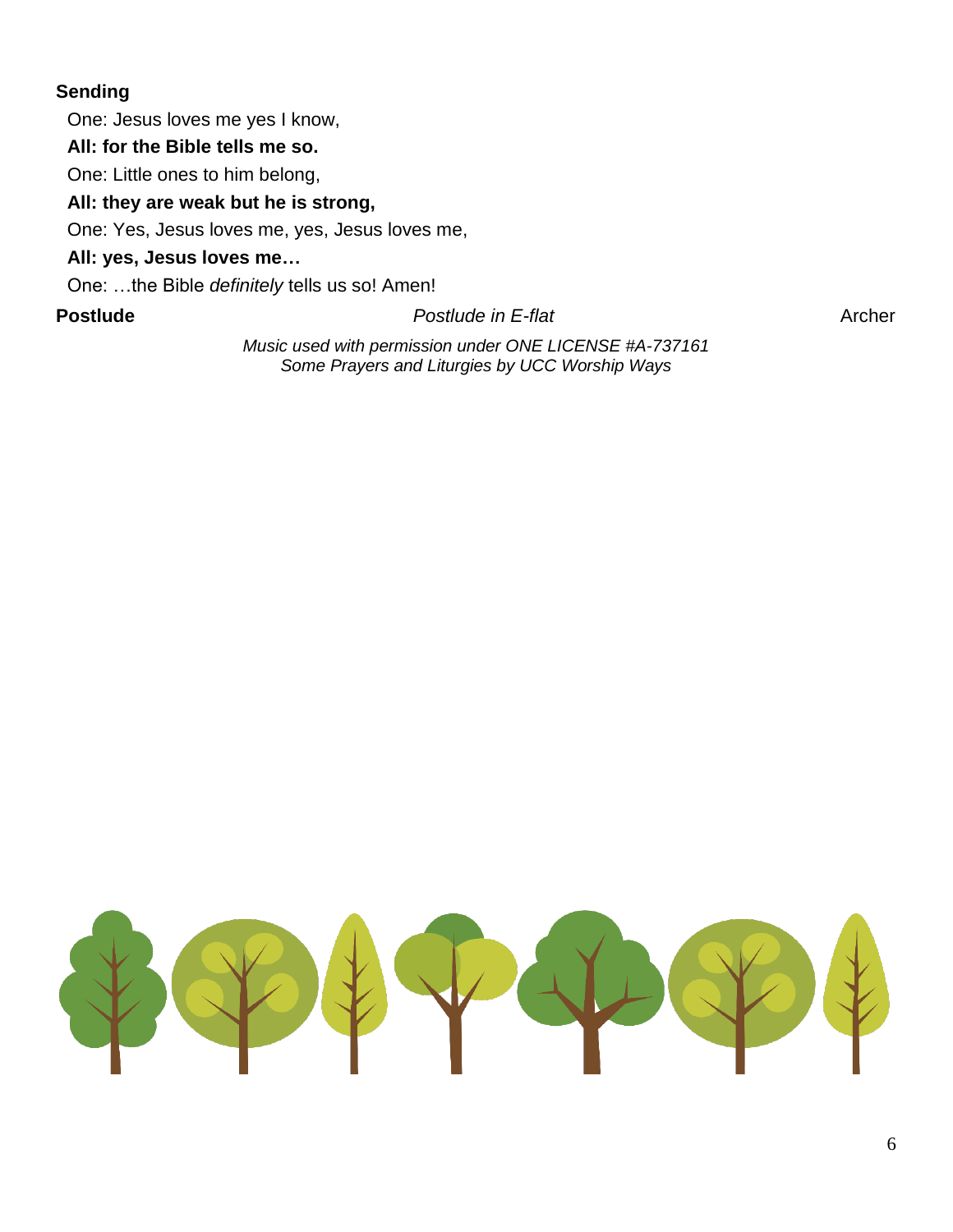# **Announcements**

Please take a moment to welcome back Pastor Dan!

# **Annual Clean-up Day**

Please sign up at the Lenox St or Fellowship Hall bulletin board to help on Work Day. August 21<sup>st</sup>, we meet here at church at 10am to do our annual cleaning day as a congregation. We will follow up with a celebratory cook out at 2pm.

# **Arts and Science Literacy Camp (ASLC)**

ASLC extends learning opportunities for children from disadvantaged backgrounds and a range of learning abilities.

### **We are supporting their efforts by providing snacks for the 60 campers for the week of August 23.**

Following is a list of items or cash we will be collecting from now till August 18<sup>th</sup>. All donations will be appreciated and no gift is too small.

ASLC needs for week of August 23

60 each Breakfast fruit bars

60 each organic fruit snacks

60 each snack packs of goldfish, pretzels, cheez-it, teddy grahams, etc., or similar

Money or Outpost gift card for bananas and clementine oranges . ( \$20 – \$30)

### Additional Items used weekly are

Paper towels, toilet paper, tissues, bottled water

*A large plastic tote labeled ASLC* is near the office for collecting your donations. Cash, checks, or gift cards can be given to Jim or Randene Wick or mailed to the church office. Checks can be made out to Christ Church, attn: ASLC Camp.

For more information about ASLC, visit the Tippe Church website at <http://www.tippechurch.org/arts-and-science-literacy-camp-for-kids.html> Thank you for your support.

# **Happy Birthday to these wonderful people!**

- 8/1 Loretta Johannsen
- 8/2 Casey Schmeling
- 8/3 Andy Boyle
- 8/3 Tom Dohoney
- 8/4 Heather Strausbaugh
- 8/5 Jon Simons
- 8/7 Sarita Gwinn